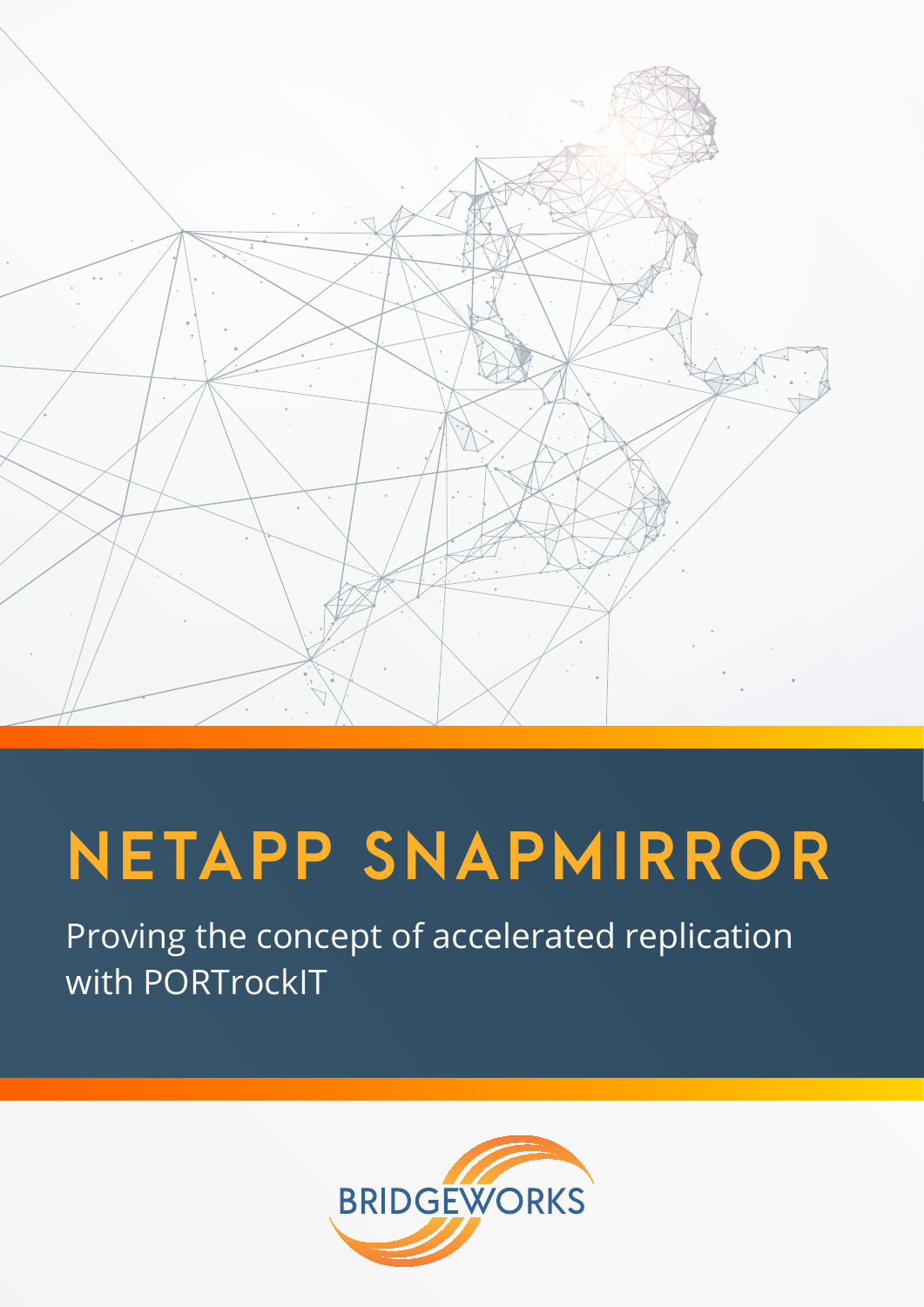# **EXECUTIVE SUMMARY**

For one major US healthcare provider, the need to protect large volumes of clinical image files by replicating them to a disaster recovery site was causing problems. With significant packet loss on the connection between its two data centres, transfer speeds slowed to a snail's pace – making it impossible to complete the NetApp SnapMirror replication job within a timeframe acceptable to the business.

The company's IT partners, Trace3 and Agilesys, knew of a technology that could potentially solve the problem: PORTrockIT from Bridgeworks. They offered to run a comprehensive proofof-concept exercise to demonstrate how PORTrockIT could counteract the effects of packet loss, and transform the performance of the replication process.

This paper explores the results of the proof-of-concept, showing how PORTrockIT significantly improved average performance across more than 300 individual test scenarios, including different levels of packet loss, different types of data, and different configurations of the NetApp SnapMirror replication process.

For example, even at 1.5% packet loss (the highest packet loss rate tested), the PORTrockIT solution was able to maintain a transfer rate of between 68 and 98 MB/s, in scenarios where an unaccelerated connection could only deliver speeds between 1 and 7 MB/s.

*"PORTrockIT achieved transfer rates up to 68 times faster than an unaccelerated architecture."*

These results have helped to build a strong business case for the healthcare provider to adopt PORTrockIT – and provide compelling evidence that a similar solution could benefit almost any organisation that uses NetApp SnapMirror for data replication across a wide-area network.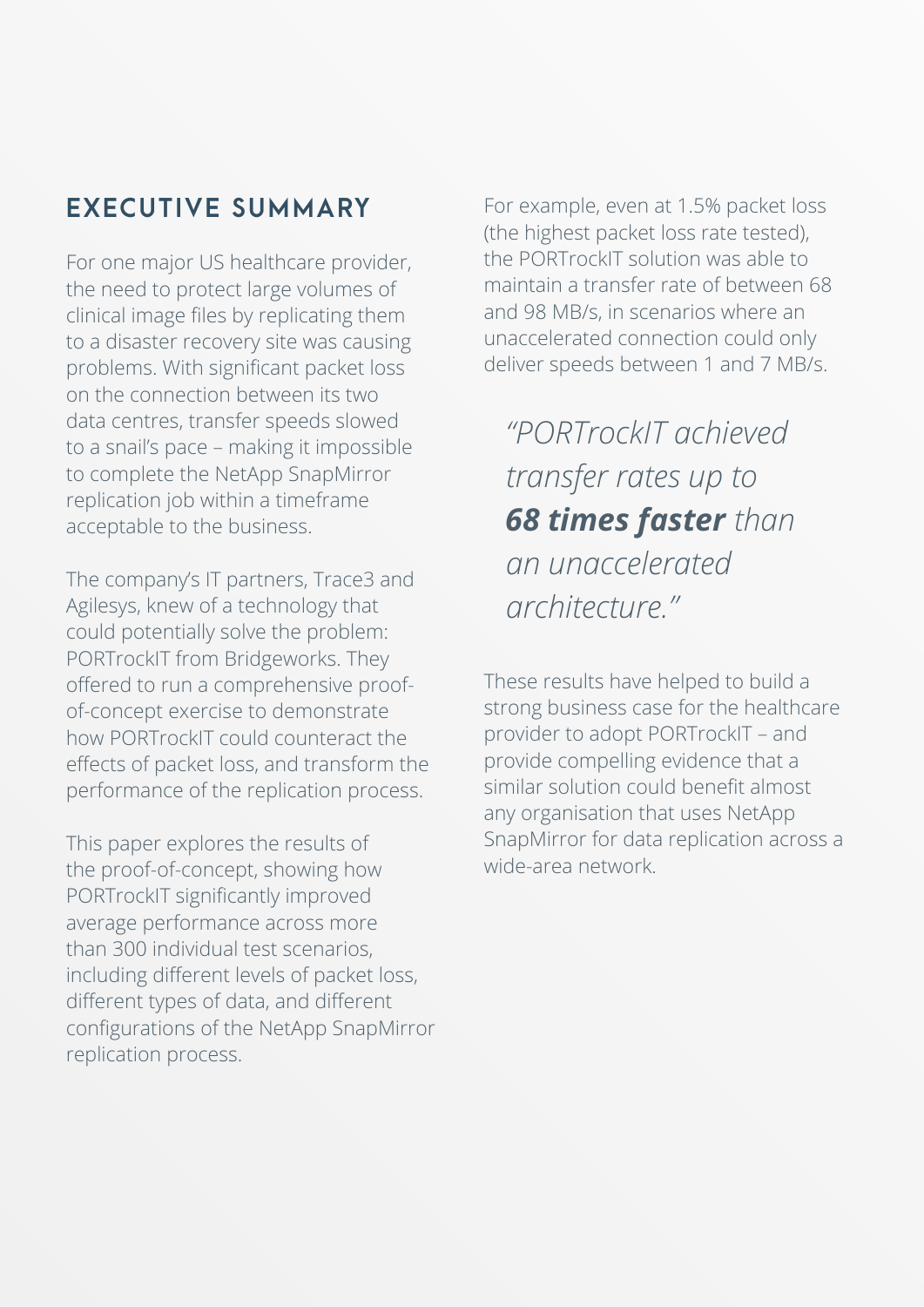## **WHY SPEED MATTERS**

In the healthcare sector, data volumes are growing rapidly. In particular, the drive to digitise medical records, x-ray and pathology results is generating terabytes of image files, full of sensitive private data that needs to be stored safely and securely, potentially for decades.

In most cases, the safest way to protect this data is to replicate it off-site, to a geographically remote data centre. However, image files can present a challenge for backup and replication solutions, especially those that use data compression to optimise performance, such as NetApp SnapMirror. Since most image formats are already highly compressed, the backup solution cannot slim them down much further, and therefore cannot provide the usual performance gains. As a result, replication jobs can take longer for images than they would for a similar volume of more highly compressible data.

As the amount of data that needs to be protected increases, it can become difficult to complete off-site replications within a reasonable time-window. For example, if an organisation wants to replicate its data every day, it may only have a few hours during the night when few users are online, when the replication job can be executed without affecting performance for businesscritical systems. This scenario applies particularly to hospitals and healthcare organisations that operate 24/7, which may have only very brief periods of low activity.

To exacerbate the problem, if a NetApp SnapMirror replication job fails before it is completed, it must be restarted from the beginning. As jobs get larger, both the risk and the consequences of failure become more severe, and the likelihood of overrunning the available window increases.

*"PORTrockIT helps to avoid backup issues by accelerating the replication process."*

If the data cannot be fully replicated within the required window, the organisation may need to make some tough choices. It could extend the window, but that may impact the performance of other systems. Alternatively, it could either replicate less data, or replicate the same amount of data less frequently. However, this might leave data unprotected, or make it more difficult to recover in the event of a disaster.

A better solution is to find a way to accelerate the replication process – such as PORTrockIT.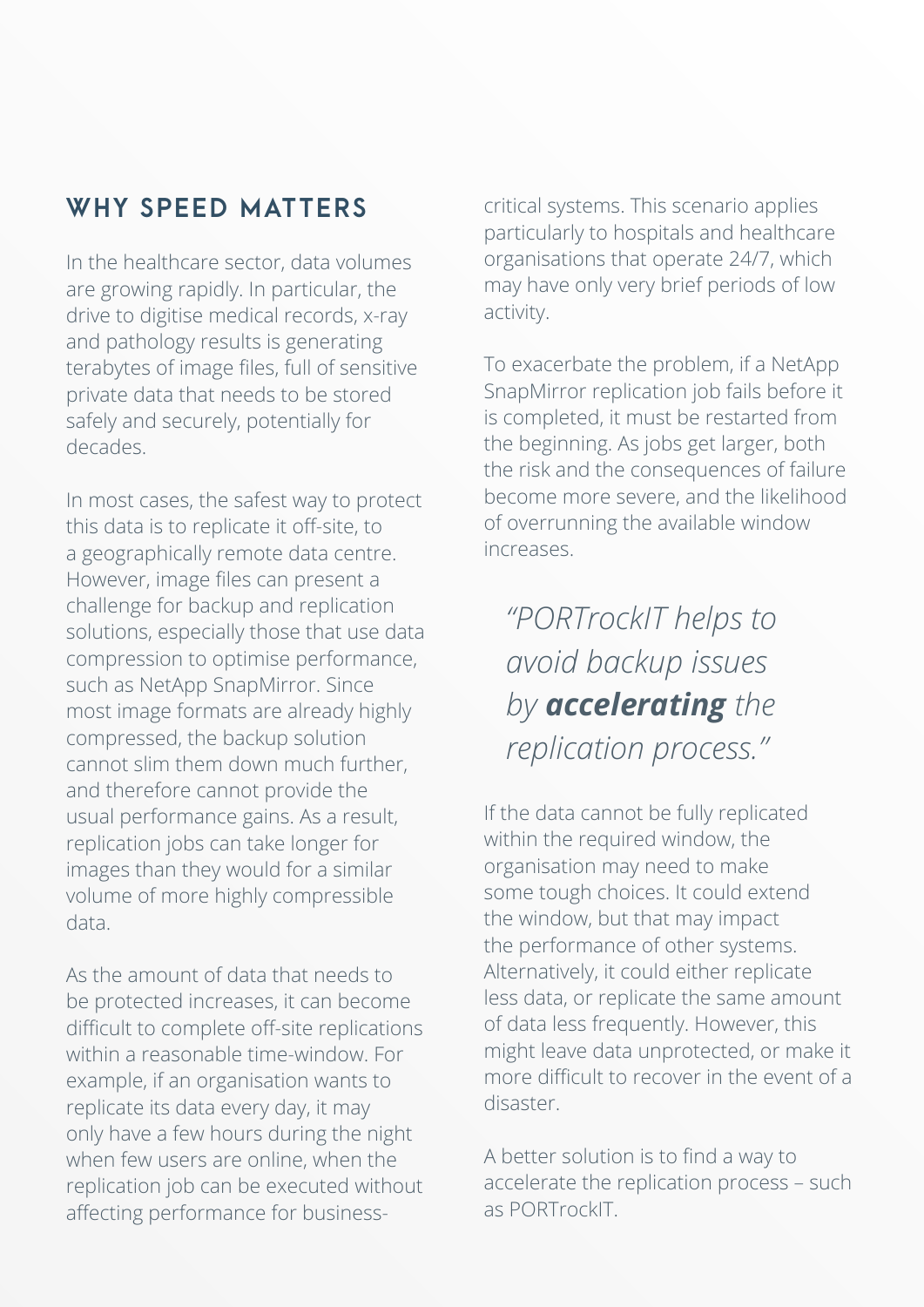## **THE PROBLEMS: L ATENCY AND PACKET LOSS**

In general, there are two main issues that cause the majority of performance problems when replicating data across a wide area network (WAN).

The first is latency – the time delay between a system sending a packet across the WAN, and the target system receiving that packet. The main causes of latency are the physical distance that the packet has to travel, and the time taken to receive, queue and process packets at either end of the connection and at any intermediate gateways. The further the data has to travel, and the more gateways it has to pass through, the greater the latency.

For replication jobs that use the TCP/IP protocol, high latency can cripple transfer rates, even over a theoretically highbandwidth WAN infrastructure. TCP/IP works by sending a group of packets, then waiting for an acknowledgement that the packets have been received before it sends the next group. If the latency of the connection is high, then the sender spends most of its time waiting for acknowledgements, rather than actually sending data. During these periods, the network is effectively idle, with no new data being transferred.

The second issue is packet loss – where a packet sent from a system on one side of the WAN never arrives at the system that is intended to receive it, or the acknowledgement from the recipient goes astray before it reaches the sender. When this happens, TCP/IP automatically reduces the number of packets it sends in the next group, to compensate for the unreliability of the connection. As a result, network utilisation is greatly reduced, because the sender is sending fewer packets in the same amount of time.

*"Investing in expensive high-bandwidth network infrastructure*  **will not fix** TCP/IP *problems caused by latency or packet loss."*

Organisations often try to solve TCP/IP performance problems by investing in more expensive network infrastructure that offers a larger maximum bandwidth. However, this does not fix the problem. As we have seen, latency and packet loss prevent TCP/IP connections from fully utilising the available bandwidth – so any extra investment in bandwidth will simply be wasted unless the latency and packet loss issues can be addressed.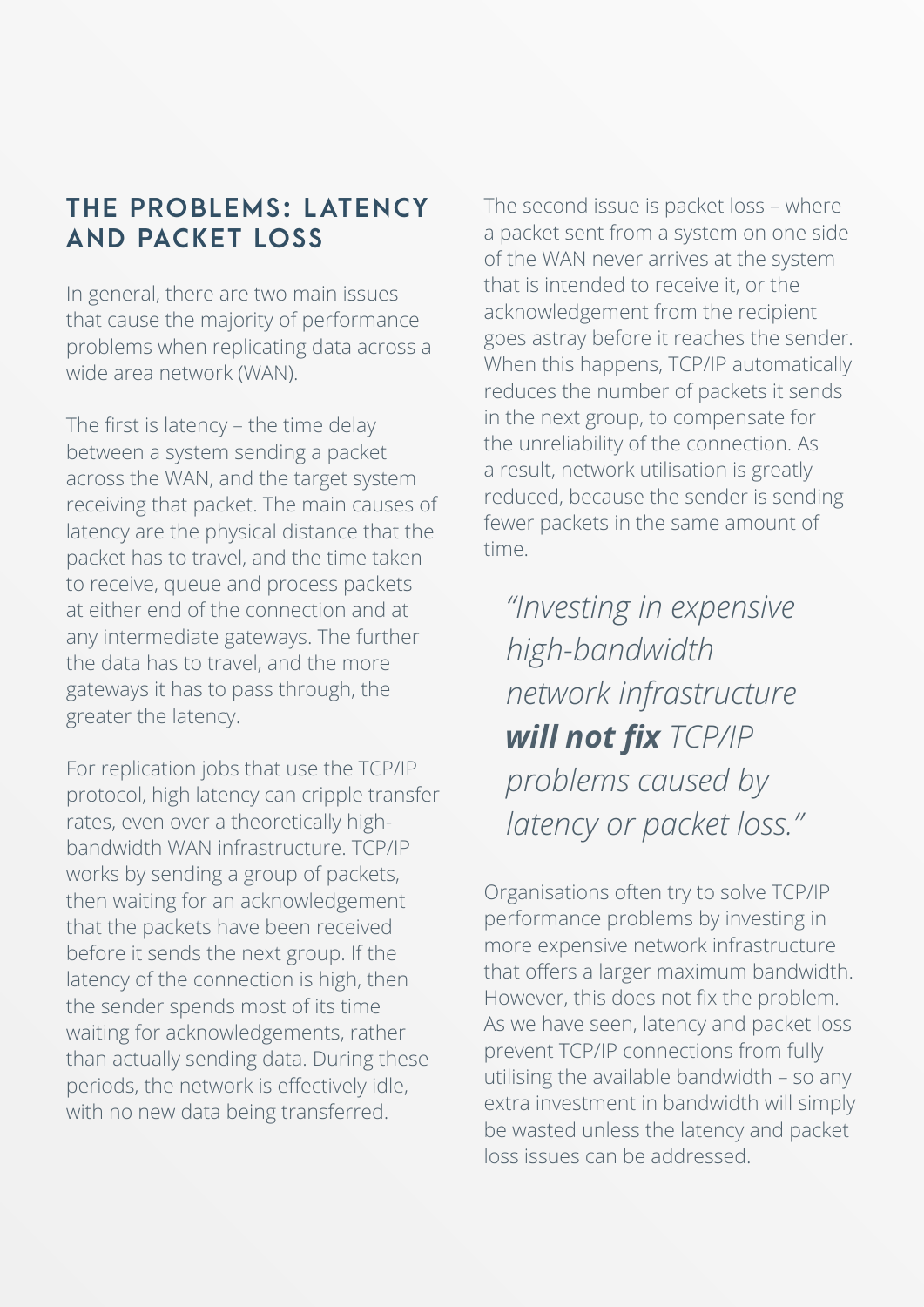## **THE SOLUTION: PORTROCKIT**

PORTrockIT offers a solution to network latency issues. Instead of sending a group of packets down a single physical connection and waiting for a response, the solution creates a number of parallel virtual connections that send a constant stream of data across the physical connection.

As soon as a virtual connection has sent its packets and starts waiting for an acknowledgement from the recipient, PORTrockIT immediately opens another virtual connection and sends the next set of packets. Further connections are opened until the first connection receives its acknowledgement; this first connection is then re-used to send another set of packets, and the whole process repeats.

This parallelisation combats latency by ensuring that the physical connection is constantly transferring new packets from the sender to the recipient: there is no longer any idle time, and the network's bandwidth can be fully utilised.

The solution also significantly reduces the impact of packet loss. If one of the virtual connections loses a packet, TCP/IP will only reduce the number of packets in the next group sent by that specific virtual connection. All the other virtual connections continue to operate at full speed.

Moreover, PORTrockIT is capable of optimising the flow of data across the WAN in real time, even if network conditions change. The solution incorporates a number of artificial intelligence engines that continuously manage, control and configure multiple aspects of PORTrockIT – enabling the appliance to operate optimally at all times, without any need for input from a network administrator.

*"PORTrockIT uses artificial intelligence to accelerate data transfer across multiple parallel connections."*

In practical terms, PORTrockIT is installed as a pair of physical or virtual appliances, deployed at either end of the WAN. The backup server simply passes data to the PORTrockIT appliance on the near side of the WAN, which manages the virtual connections to the second PORTrockIT appliance on the far side of the WAN. Once the second PORTrockIT appliance begins receiving packets, it routes them seamlessly to the recipient server. The effect is simply much faster network transfer performance, without any need to make any changes to the rest of the network architecture.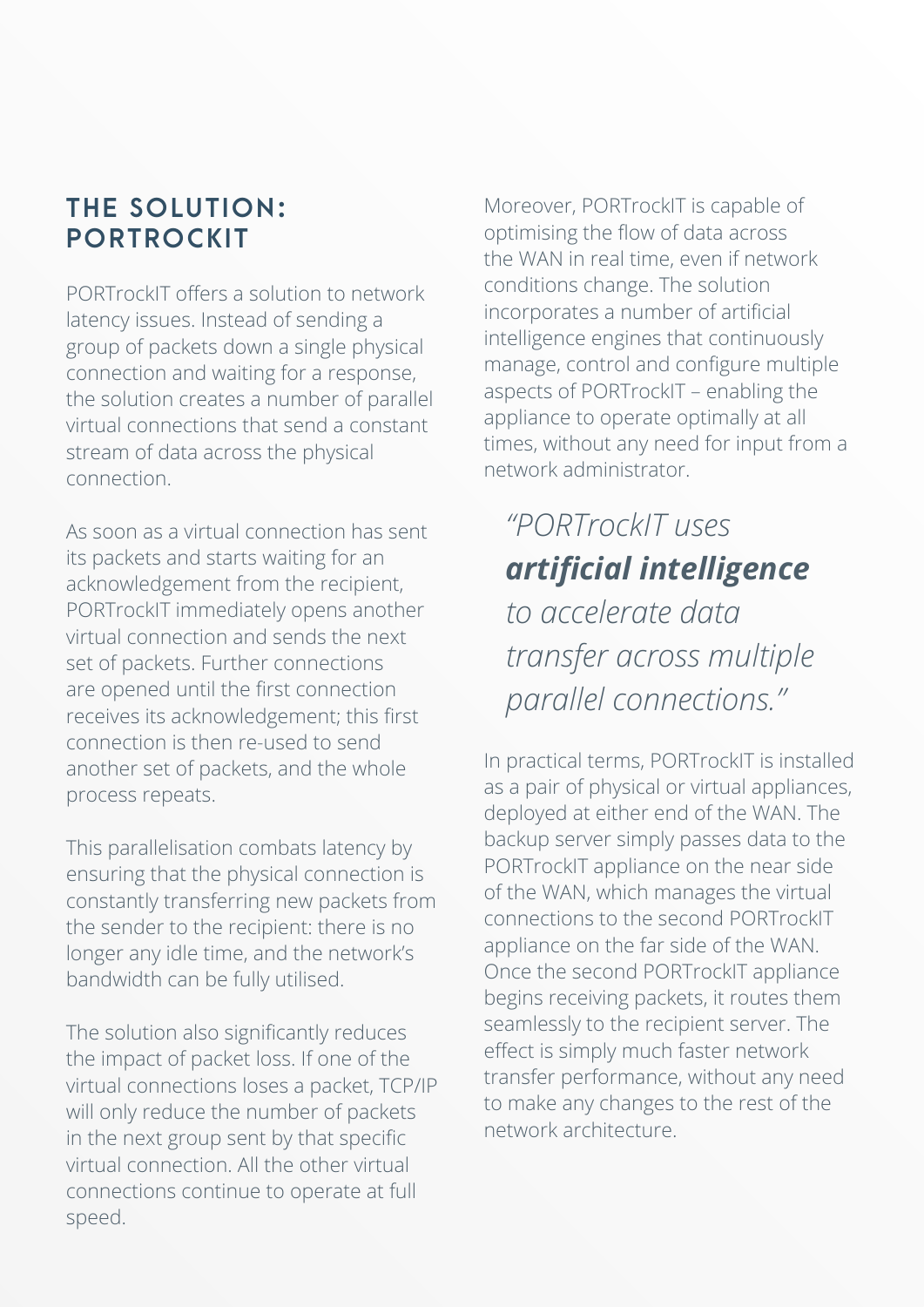# **TURNING THEORY INTO PRACTICE**

A major US healthcare company wanted to replicate large quantities of data – mainly image files – from its main data centre to a secondary location several miles away. The image data was already highly compressed, and due to its sensitive nature, it also needed to be encrypted – limiting SnapMirror's ability to optimise network performance through compression. Moreover, due to the long distance between the sites, the WAN connection suffered from relatively high levels of both latency and packet loss.

The company's IT partners, Trace3 and Agilesys, proposed a solution based on NetApp SnapMirror and Bridgeworks PORTrockIT appliances. To demonstrate to their client that the solution would work in practice, they offered to run a comprehensive proof-of-concept exercise at Trace3's testing facility in Phoenix, Arizona.

The proof-of-concept infrastructure mimicked a real-world SnapMirror architecture, using a WANulator to simulate different levels of latency and packet loss between the source (the NetApp storage unit that would send the data), and the target (the NetApp unit that would receive the replicated data).

All the tests were performed first on an unaccelerated architecture, where the source and target were connected directly to the WANulator (see figure 1). The same tests were then repeated on an architecture that was accelerated by introducing two physical PORTrockIT appliances, which sat either side of the WANulator, between the source and the target (see figure 2).

A battery of more than 300 tests was designed to simulate different SnapMirror replication configurations (for example, sync, async and semisync settings in ONTAP cluster mode), and different size and types of data (for example, replications jobs containing



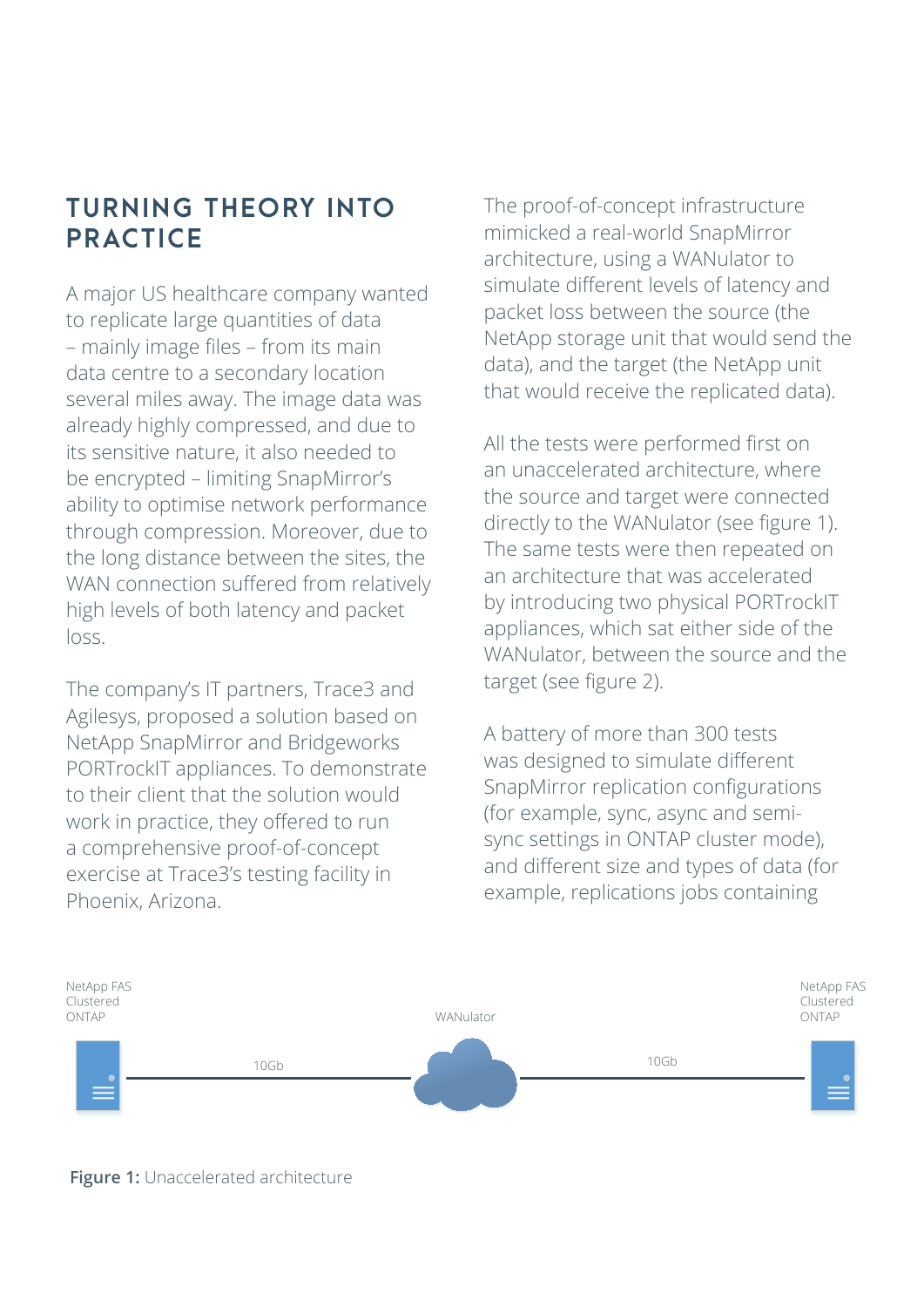multiple 10+ KB files versus multiple 10+ GB files, and jobs containing highly compressible files versus compressed/ encrypted files).

The performance of each of these configurations was then tested under different levels of latency and packet loss, and the results from all of the configurations were used to calculate NetApp SnapMirror's average performance in the various latency and packet loss scenarios.

After conducting each performance test, a data integrity check was performed to confirm that data was not lost or corrupted during testing, and that the files written to and read from the NetApp storage were identical to the original source files.

### **TEST EQUIPMENT**

#### **SOFTWARE:**

- • WANulator ISO image
- • Test Data Generation Tool

#### **HARDWARE:**

- • Windows Server 2008 R2
- 2 x NetApp FAS8060 units
- • 2 x PORTrockIT 210 nodes
- • WANulator host

#### **NETWORK:**

- • Two standard 10 Gb/s LAN connection management ports
- One 10 Gb/s 10 GbE interface card (with 1 SFP+ LC 50 micron multimode fiber connector)



**Figure 2:** Accelerated architecture with PORTrockIT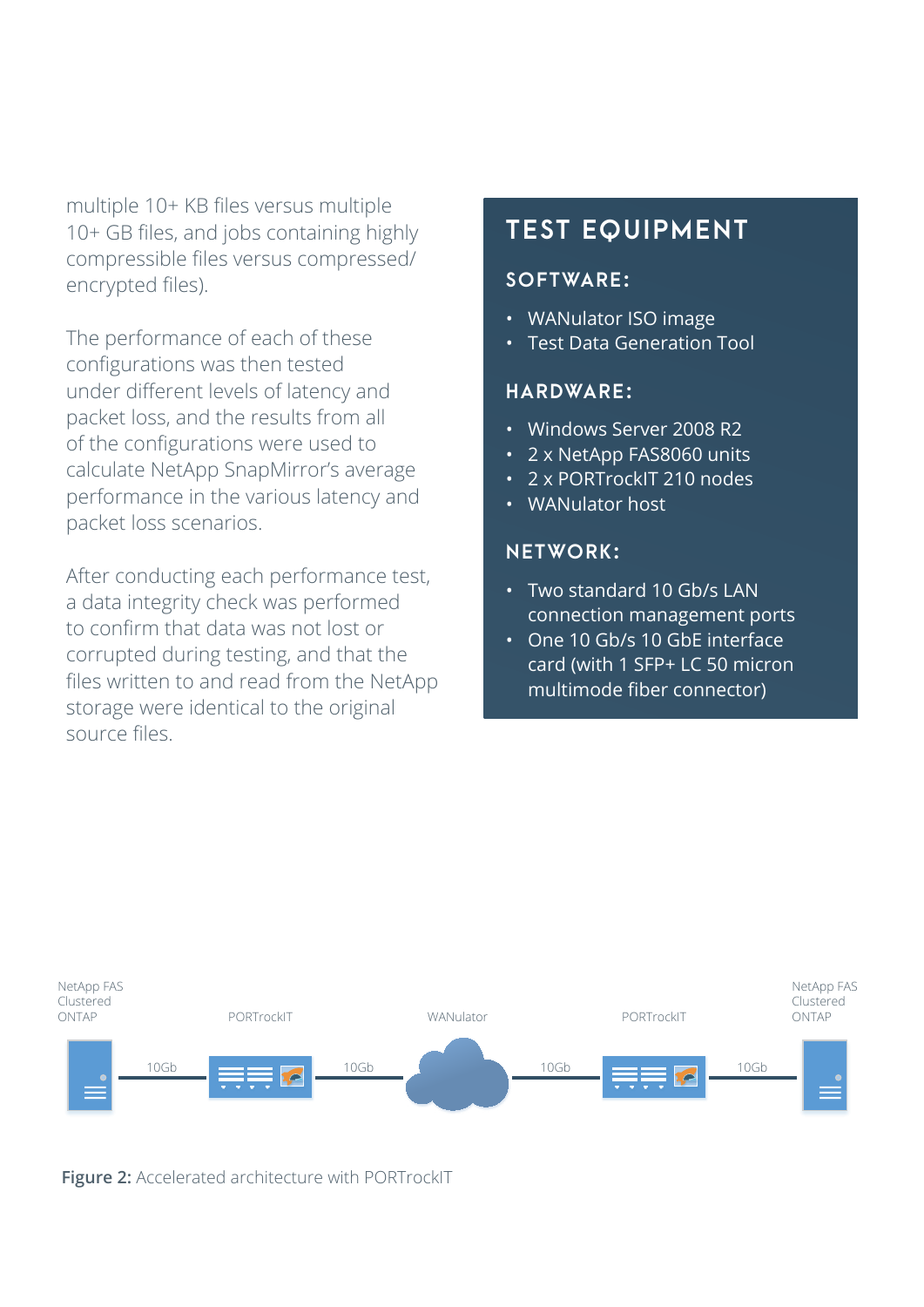# **WHAT THE DATA TELLS US**

#### **L ATENCY**

The first set of tests simulated a scenario with no packet loss, at latencies ranging from 0 ms to 360 ms round trip time (RTT). Data was replicated from the source to the target using NetApp SnapMirror, first via the unaccelerated architecture, and then again via the accelerated architecture with PORTrockIT.

Looking at Figure 3, the results show that there was relatively little difference between the two architectures – both delivered very high performance at low levels of latency, with a sharp dip in transfer rate as latency neared 100 ms.

At these higher levels of latency, the PORTrockIT architecture did offer a significant performance improvement – a 44% increase at 100 ms, and a 45% increase at 150 ms.

The results show that even without PORTrockIT acceleration, SnapMirror provides an efficient means of replicating data across a WAN when packet loss is not an issue. High levels of latency do impact performance, but transfer rates of around 100 MB/s can still be considered acceptable in most replication scenarios.

However, next, let's look at what happens when packet loss is introduced into the equation.



Figure 3: Accelerated and unaccelerated performance at various latencies with 0% packet loss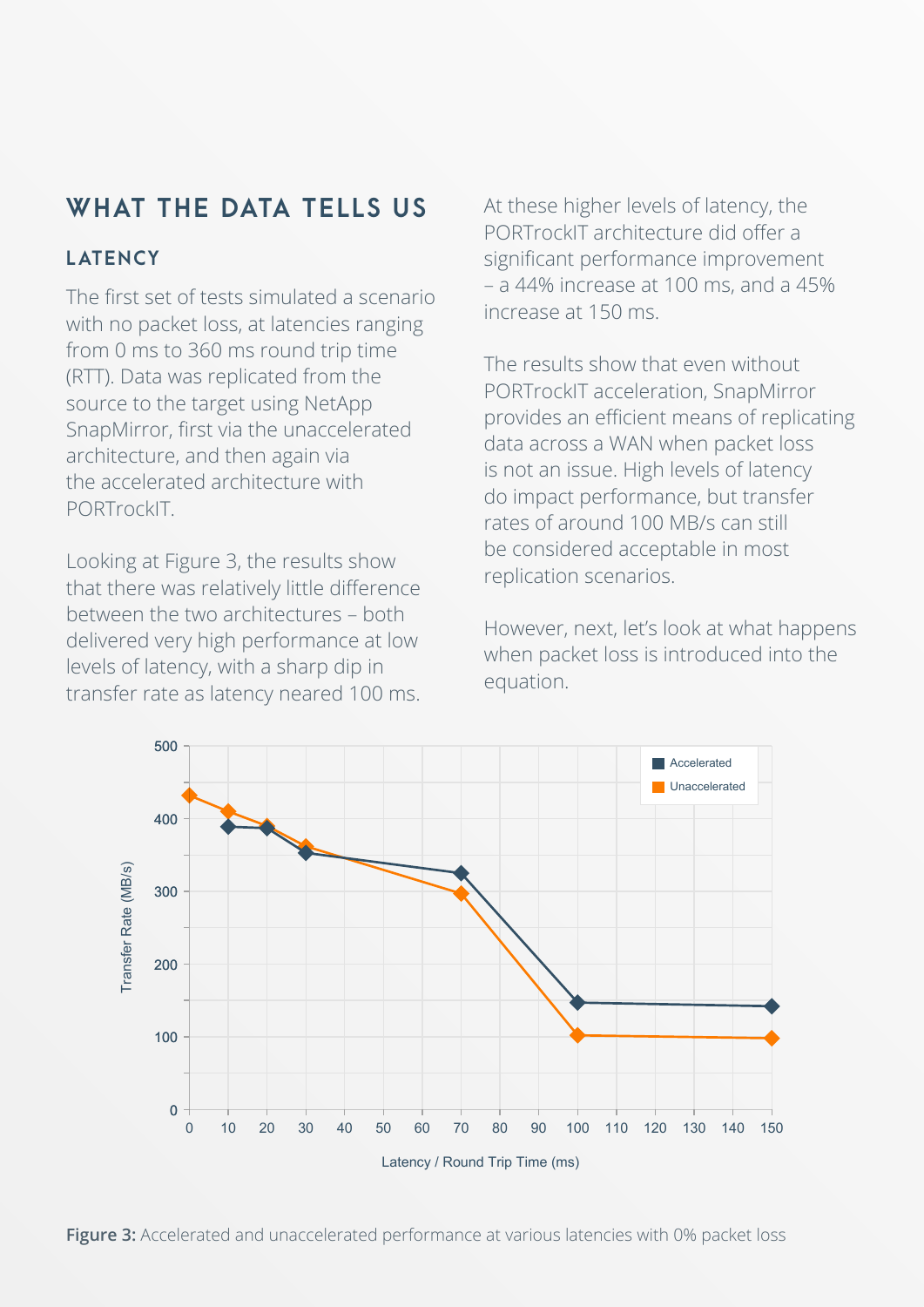#### **PACKET LOSS**

Three other scenarios with different levels of packet loss (0.5%, 1% and 1.5%) were also tested at various levels of latency across multiple different SnapMirror configurations. Figures 4, 5 and 6 all show that the unaccelerated architecture saw severe performance degradation from the introduction of packet loss. In all three scenarios, the accelerated architecture performed considerably better.

Even in the most extreme example (150 ms of latency with 1.5% packet loss) the accelerated architecture achieved a transfer rate of 68 MB/s, compared to just 1 MB/s on the unaccelerated architecture.

The results lead to the conclusion that while NetApp SnapMirror is efficient at replicating data across an ideal network, it can struggle to achieve the same performance in a real-world environment where significant levels of packet loss occur. Even where network latency is very low, a small amount of packet loss can degrade performance to a point where replication jobs run so slowly that they are likely to overrun the available window.

In such situations, the adoption of PORTrockIT can have a very significant impact, keeping transfer rates at 68 MB/s or above even in the most difficult scenarios.



Figure 4: Accelerated and unaccelerated performance with 0.5% packet loss at various levels of latency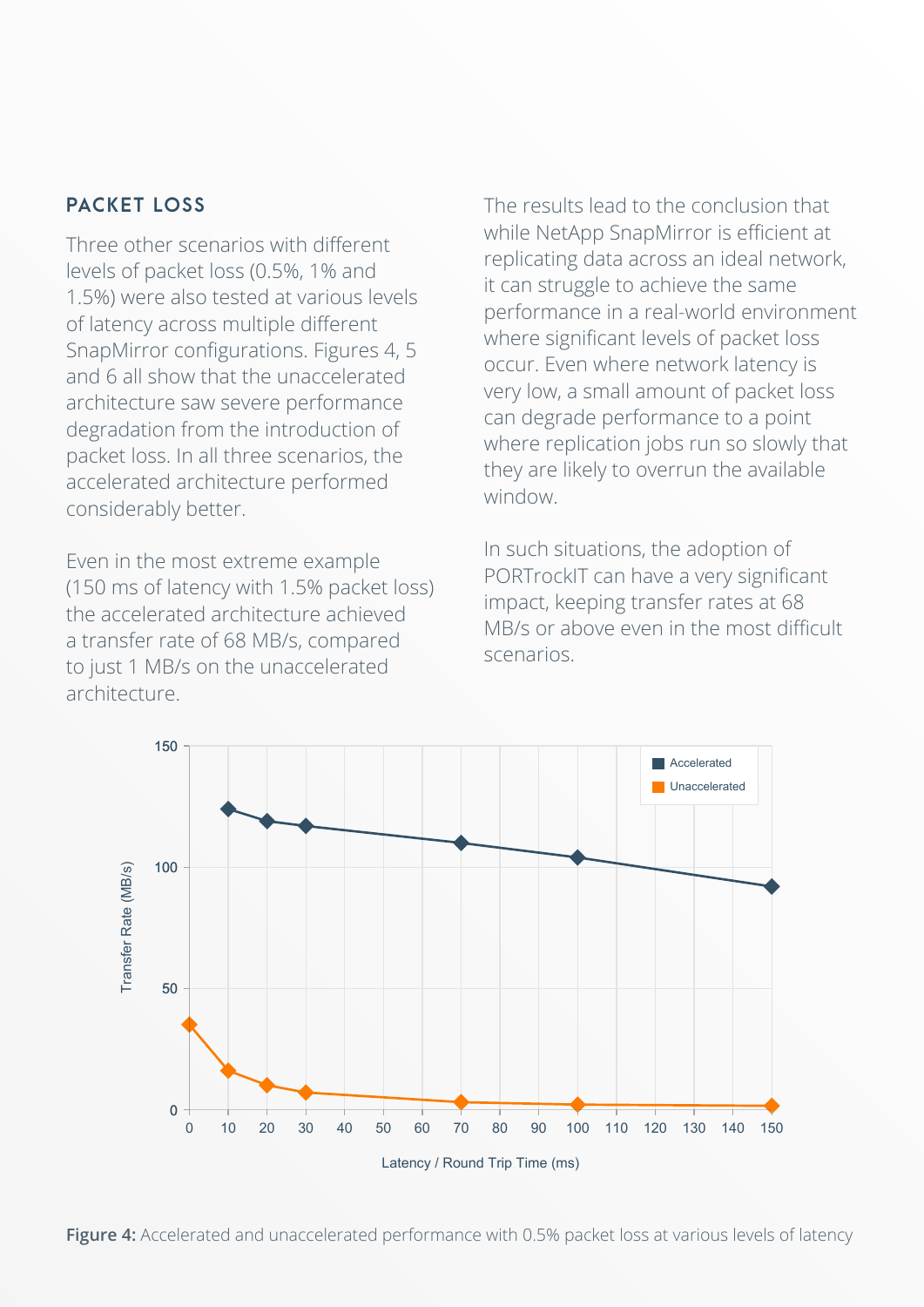

Figure 5: Accelerated and unaccelerated performance with 1% packet loss at various levels of latency



Figure 6: Accelerated and unaccelerated performance with 1.5% packet loss at various levels of latency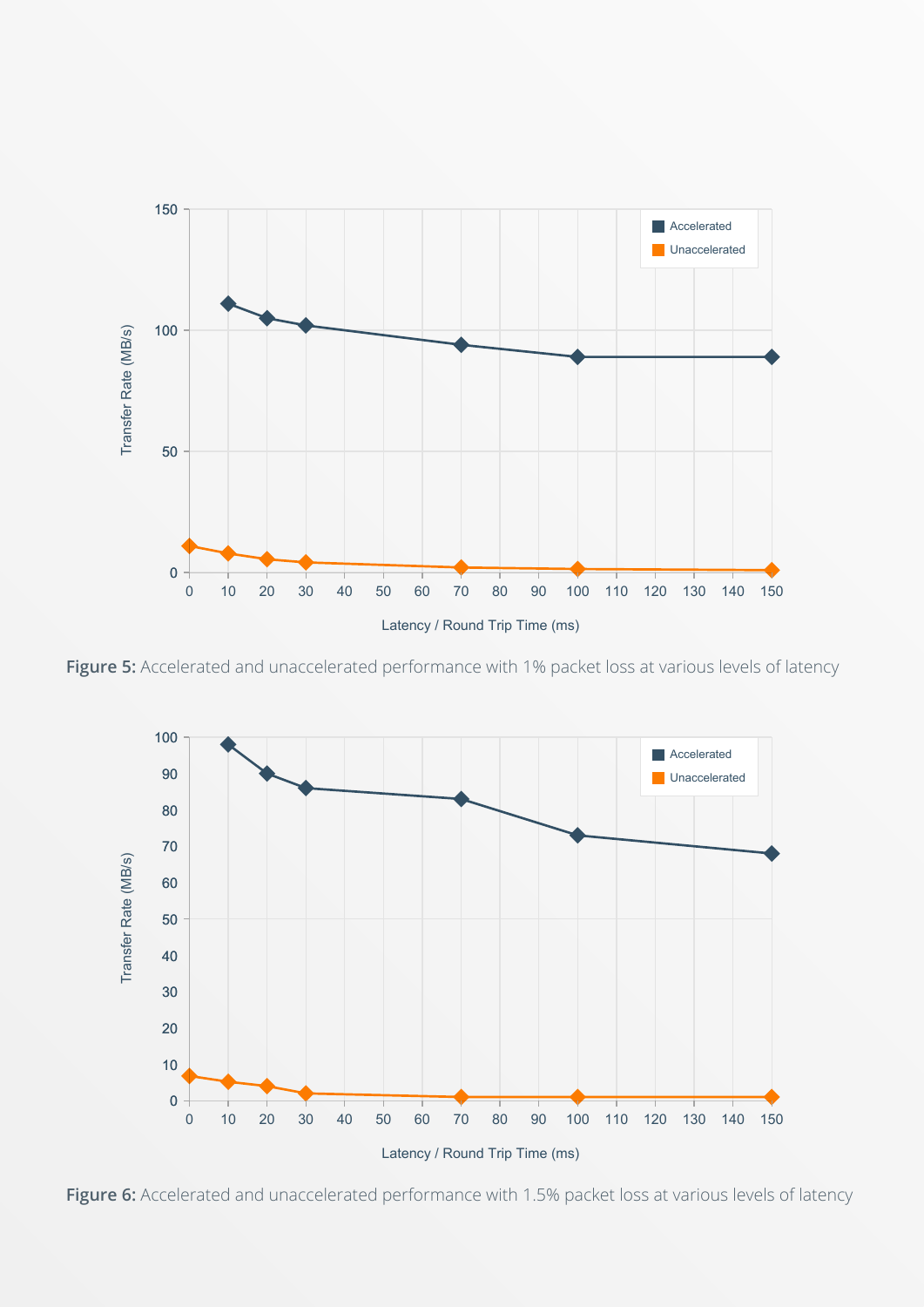## **REALISING THE BUSINESS BENEFITS**

The proof-of-concept exercise enabled Trace3 and Agilesys to help their client make a strong business case for investing in PORTrockIT. The tests showed that the Bridgeworks technology would make it feasible to replicate large volumes of sensitive, highly compressed and encrypted clinical image data across a WAN. This would help the healthcare provider meet its data protection, business continuity and disaster recovery goals, as well as facilitating compliance with laws and regulations around the safe and secure storage of patient data.

Looking beyond the specific context of the proof-of-concept, the results also suggest that PORTrockIT can transform performance for any organisation that wants to use NetApp SnapMirror for replication across a WAN. If replication jobs are threatening to overrun the available window, or if it is desirable to reduce the replication window to free up server and network resources for other important jobs, PORTrockIT provides an elegant solution.

PORTrockIT offers plug-in-and-go technology that can be implemented quickly with minimal impact on the rest of your IT infrastructure – keeping deployment cost and risk to a minimum. By maximising the performance of existing infrastructure, PORTrockIT also reduces the need to invest in expensive

high-bandwidth connections or more powerful backup servers – enabling significant cost-avoidance.

*"PORTrockIT delivers significant business value by transforming WAN replication performance."*

# **ABOUT THE AUTHOR**

David Trossell has been part of the IT industry for over 30 years, working for infrastructure specialists such as Rediffusion, Norsk Data and Spectra Logic before joining Bridgeworks in 2000 as CEO/CTO. He is a recognised visionary in the storage technology industry, and has been instrumental in setting the company's strategic direction and developing its innovative range of solutions. David is the primary inventor behind Bridgeworks' intellectual property, and has authored or coauthored 16 international patents.

# **TAKE THE NEXT STEPS**

To learn more about PORTrockIT and other smart networking solutions from Bridgeworks, please visit [www.4bridgeworks.com](http://www.4bridgeworks.com), or call us on +44 (0) 1590 615 444.